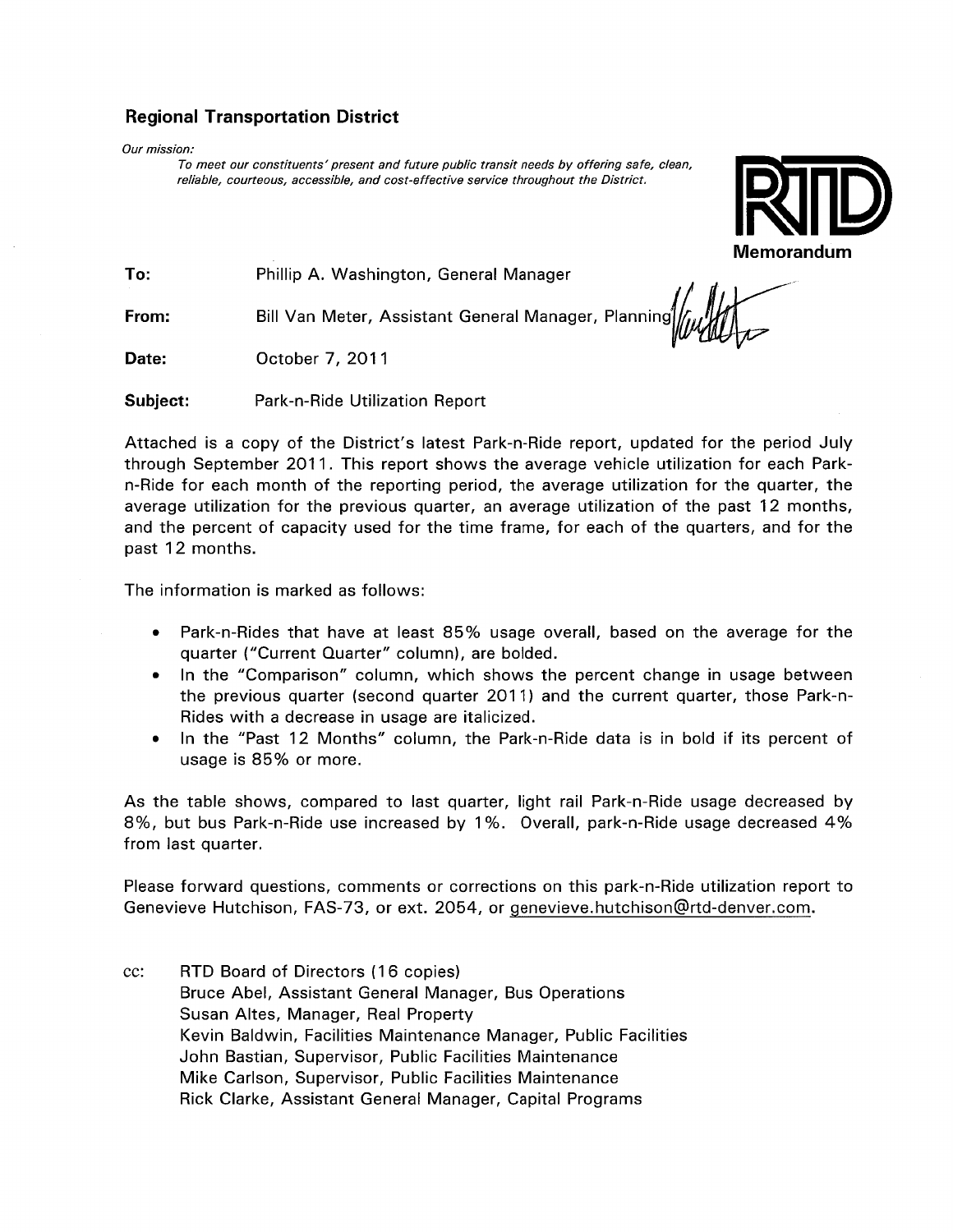June Eckwali, Administrative Assistant, Facilities Mgmt Bill Ferares, Supervisor, Facilities Maintenance Engineering Dave Genova, Assistant General Manager, Safety, Security & Facilities Mike Gil, Deputy Assistant General Manager, Bus Operations Cory Granrud, Park-n-Ride Design Manager Jim Hernandez, Facilities Maintenance Manager — Contracted Public facilities Terry Howerter, Chief Financial Officer Janet Huhn, Administrative Secretary, Bus Transit Facilities, Design & Construction Rosemary Ivie, Real Property Specialist Dan Jackson, Lead GIS Architect Austin Jenkins, Assistant General Manager, Rail Operations Jeff Kay, Deputy Project Manager, DUS Design Maria Lien, General Counsel Brian Matthews, Manager, Special Services Tony McCaulay, Senior Manager, Marketing Doug Monroe, Service Development Karen Morales, FasTracks Public Information Team Steve Pilon, Senior Manager, Facilities Joanne Rasmussen, Operating Division Secretary Scott Reed, Assistant General Manager, Communications Richard Rost, Manager of Facilities Engineering Service Planning and Scheduling Staff Cal Shankster, Light Rail Maintenance of Way Manager John Shonsey, Sr. Manager, Engineering (2 copies) Errol Stevens, Sr. Manager, Facilities Planning Staff Stan Szabelak, Engineering Project Manager Lorraine Taylor, Bus Stop Program Supervisor Pauletta Tonilas, FasTracks Public Information Manager Greg Yates, General Superintendent of Transportation